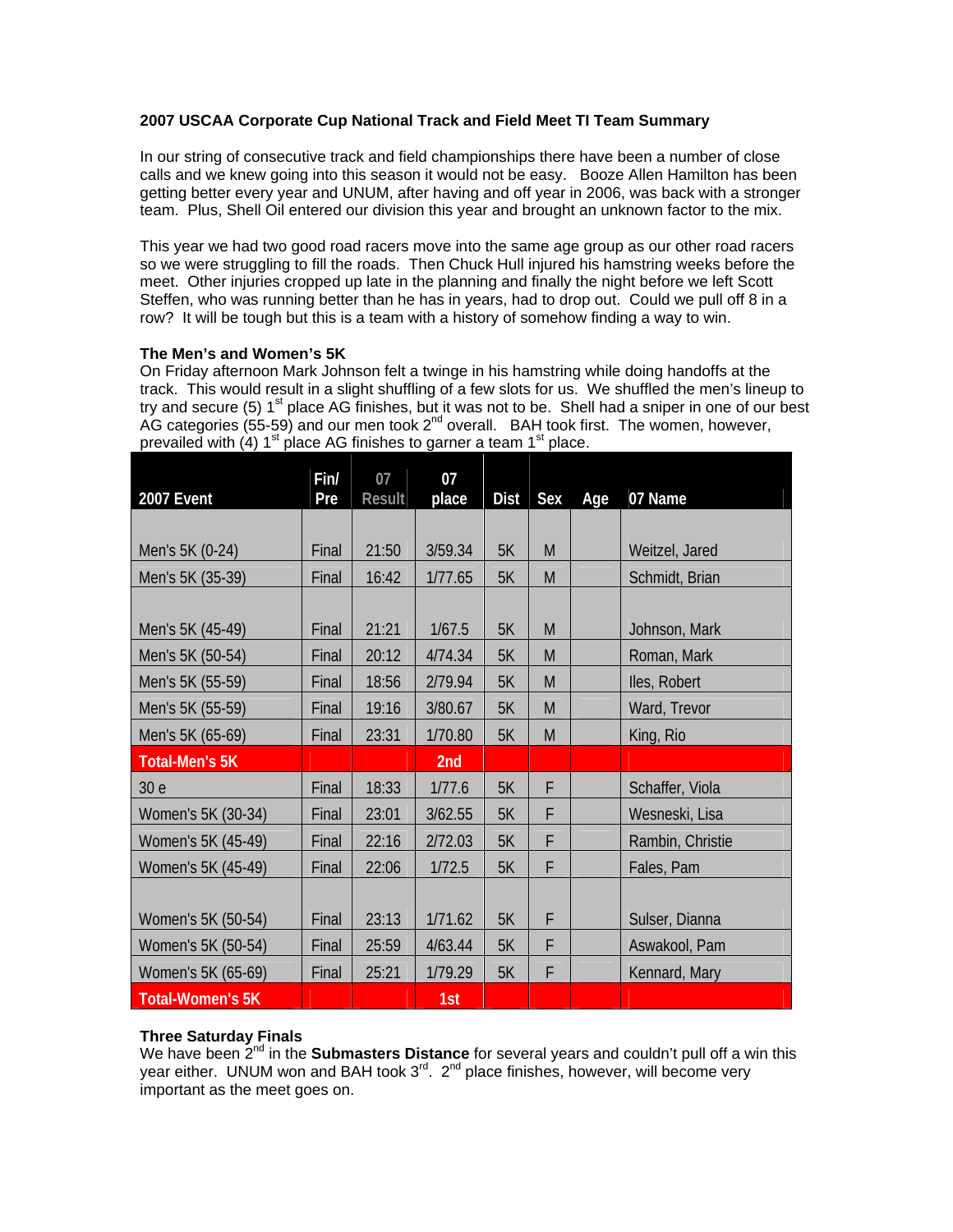| SubMaster Dist Relay        | Final | 02:11.9 |     | 800  | M | 35/30 | Jara, Pedro    |
|-----------------------------|-------|---------|-----|------|---|-------|----------------|
| <b>SubMaster Dist Relay</b> | Final | 01:08.0 |     | 400  |   | $30+$ | Toliver, Robin |
| <b>SubMaster Dist Relay</b> | Final | 03:28.7 |     | 1200 | M | 35/30 | Heap, Ken      |
| SubMaster Dist Relay        | Final | 04:51.6 |     | 1600 | M | 30/35 | Luo, Luke      |
| <b>Total-SubMaster Dist</b> |       | 11:40.2 | 2nd |      |   |       | Need 11:25     |

We haven't been challenged in the **Executive Relay** in years and we have moved some of our eligible athletes to fill other key race slots. BAH snuck up on us this year and took the Exec by 5 seconds. Note Vonnie's breakthrough 2:50 800m leg.

| <b>Executive Relay</b>       | Final | 02:50.4 |     | 800  |   | $30+$ | Howard, Vonnie    |
|------------------------------|-------|---------|-----|------|---|-------|-------------------|
| <b>Executive Relay</b>       | Final | 00:59.5 |     | 400  | M | $30+$ | Fortenberry, Todd |
| <b>Executive Relay</b>       | Final | 02:28.9 |     | 800  | M | $30+$ | Wade, Dennis      |
| <b>Executive Relay</b>       | Final | 05:07.8 |     | 1600 | M | $30+$ | Heap, Ken         |
|                              |       |         |     |      |   |       | Need 11:44 (now   |
| <b>Total-Executive Relay</b> |       | 11:26.6 | 2nd |      |   |       | 11:20             |

We thought we had a winning team for the **Distance Relay**, but BAH and UNUM both stepped it up this year. Sub 29:00 would have won it the past 3 years. We ran an excellent 28:36 and came in  $3^{rd}$ ! We need some young distance runners – even with Steffen there we would have probably still taken 3<sup>rd</sup>. Good running by all in a tough event.

| <b>Distance Relay</b>       | Final | 05:30.6 |                 | 1600 |   | Open  | Schaffer, Viola    |
|-----------------------------|-------|---------|-----------------|------|---|-------|--------------------|
| <b>Distance Relay</b>       | Final | 02:11.9 |                 | 800  | M | Open  | Jara, Pedro        |
| <b>Distance Relay</b>       | Final | 04:50.3 |                 | 1600 | M | $40+$ | Luo, Luke          |
| <b>Distance Relay</b>       | Final | 05:25.4 |                 | 1600 | M | Open  | Heap, Ken          |
| <b>Distance Relay</b>       | Final | 10:38.0 |                 | 3200 | M | Open  | Schmidt, Brian     |
| <b>Total-Distance Relay</b> |       | 28:36.2 | 3 <sup>rd</sup> |      |   |       | Need 29:00 (27:45) |

Places have points, but I find it easiest to just count  $1<sup>st</sup>$  and  $2<sup>nd</sup>$  place finishes. There are 21 events and each team drops the lowest 5 scores. At the end of Saturday the standings were:  $BAH - (3) 1<sup>st</sup>, (2) 3<sup>rd</sup>$ 

TI – (1)  $1^{\rm{st}}$ , (3)  $2^{\rm{hd}}$ , (1)  $3^{\rm{rd}}$ UNUM – (1)  $1^{st}$ , (2)  $2^{nd}$ , (2)  $3^{rd}$ Shell – (3)  $4^{\text{th}}$ 

## **10K Road Races**

On Sunday the Women repeated their domination of the roads by taking (4)  $1<sup>st</sup>$  place AG finishes in the 10K. Note that Pam Aswakool ran PR's in the 5K and 10K. The Men finally hit paydirt. Mark Johnson, who we switched to the roads, won his AG. Jared Weitzel was a gamble for the 0-24 AG and it finally paid off as he won his AG. Trevor, Brian, and Rio won as expected and we took the Men's 10K.

| Women's 10K (30-34) | Final | 37:51 | 1/79.04 | 10K        |  | Schaffer, Viola  |
|---------------------|-------|-------|---------|------------|--|------------------|
| Women's 10K (30-34) | Final | 49:25 | 3/60.53 | <b>10K</b> |  | Wesneski, Lisa   |
| Women's 10K (45-49) | Final | 47:58 | 2/69.03 | <b>10K</b> |  | Fales, Pam       |
| Women's 10K (45-49) | Final | 45:55 | 1/72.11 | 10K        |  | Rambin, Christie |
| Women's 10K (50-54) | Final | 47:35 | 1/72.17 | 10K        |  | Sulser, Dianna   |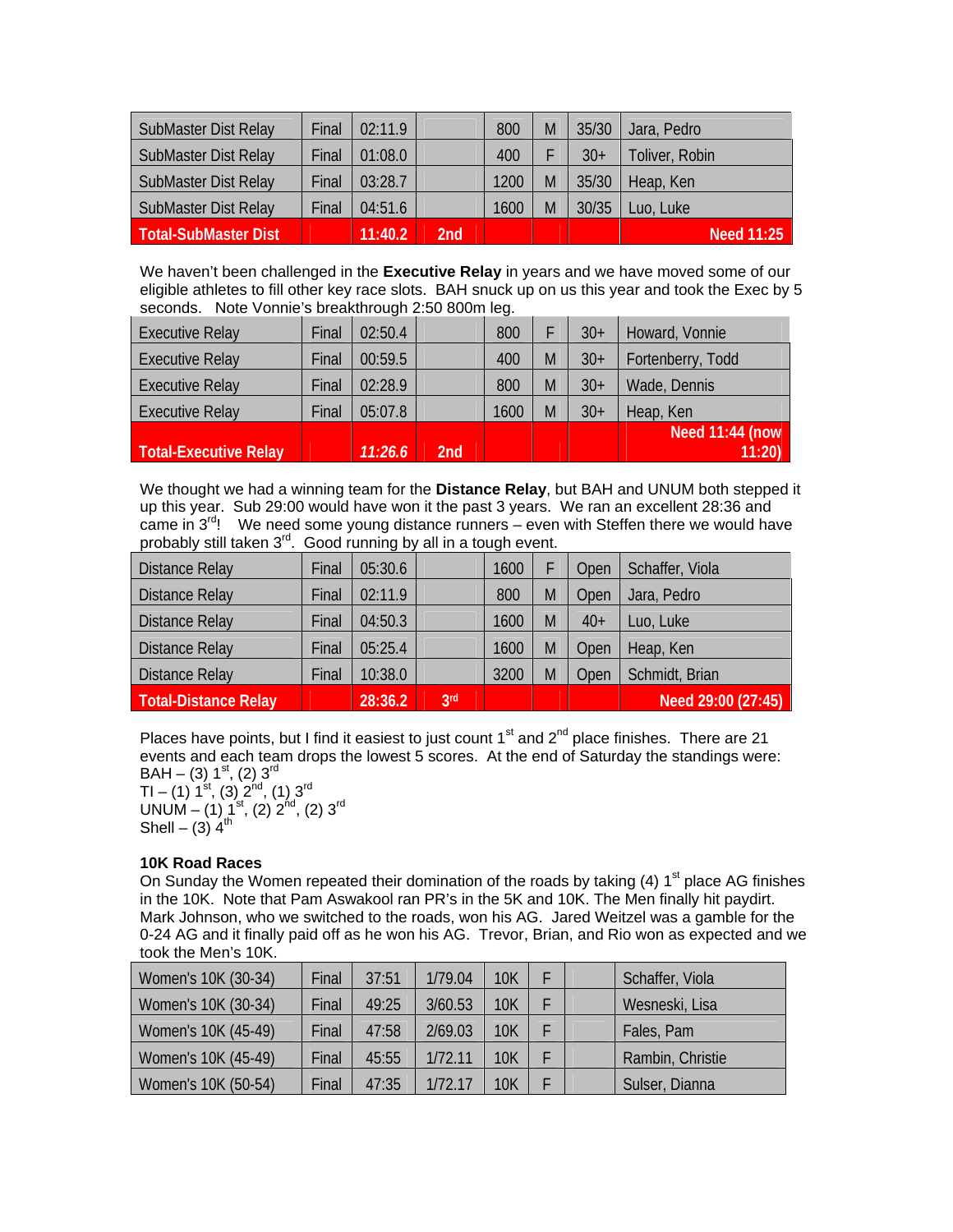| Women's 10K (50-54)      | Final | 57:34 | 5/59.11 | <b>10K</b> | F | Aswakool, Pam  |
|--------------------------|-------|-------|---------|------------|---|----------------|
| Women's 10K (65-69)      | Final |       |         | <b>10K</b> | F | Kennard, Mary  |
| <b>Total-Women's 10K</b> |       |       | 1st     |            |   |                |
| Men's 10K (0-24)         | Final | 46:59 | 1/57.39 | <b>10K</b> | M | Weitzel, Jared |
| Men's 10K (35-39)        | Final | 35:21 | 1/76.30 | 10K        | M | Schmidt, Brian |
| Men's 10K (45-49)        | Final | 41:18 | 1/72.14 | <b>10K</b> | M | Johnson, Mark  |
| Men's 10K (50-54)        | Final | 43:06 | 3/72.03 | <b>10K</b> | M | Roman, Mark    |
| Men's 10K (55-59)        | Final | 39:08 | 1/82.17 | <b>10K</b> | M | Ward, Trevor   |
| Men's 10K (65-69)        | Final | 47:54 | 1/71.89 | 10K        | M | King, Rio      |
| <b>Total-Men's 10K</b>   |       |       | 1st     |            |   |                |

Our strong **4x100** team had the fastest qualifying time and we were on track to go even faster until my quad muscle suffered a slight tear in the turn. Aaron waited for me and we still won by over 2 seconds. Most importantly Shell took  $2^{nd}$  pushing BAH and UNUM back. Summer coop Stephanie Redfern ran the fastest 100m female leg that I can recall with a blazing 12.0 split.

| 4 x 100 Relay       | Final | 14.6 |     | 100 |   | $40+$ | Gordon, Mariquita  |
|---------------------|-------|------|-----|-----|---|-------|--------------------|
| 4 x 100 Relay       | Final | 12.0 |     | 100 |   | Open  | Redfern, Stephanie |
| 4 x 100 Relay       | Final | 12.5 |     | 100 | M | $40+$ | Westbrook, Paul    |
| 4 x 100 Relay       | Final | 11.2 |     | 100 | M | Open  | Hall, Aaron        |
| Total-4 x 100 Relay |       | 50.3 | 1st |     |   |       | <b>Need 51.3</b>   |

The **Women's 800** was almost a drop event for us until we found alumni Heidi Denton and got her back on the track after a long absence and Beth Michalak got healthy enough to train a bit. They both ran great for people with only a few weeks of training but UNUM had a strong team. We took 2<sup>nd</sup> and edged BAH by just a couple of seconds. Another important 2<sup>nd</sup> place finish.

| Women's 800 Team  | Final | 02:41.8 |     | 800 | Open   | Denton, Heidi        |
|-------------------|-------|---------|-----|-----|--------|----------------------|
| Women's 800 Team  | Final | 02:39.7 |     | 800 | Open / | Michalak, Beth       |
| Total-Women's 800 |       | 05:21.5 | 2nd |     |        | Need 5:12 (now 5:15) |

The **3 Lap Sprint** was next. We have been struggling for young male 400m runners so we had converted ironman triathlete Leonardo Pierre and 39 year old Chris Grant handling the tough 400 legs. Loretta and Benjamin ran great legs to get us in front. Leonardo got Chris in position and he blazed a sub 50 400m leg to give us a 4 second win. Shell edged out BAH by 0.5 seconds for  $2^{nd}$ .

| 3 Lap Sprint       | Final | 00:28.1 |     | 200 |   | Open | Faluade, Loretta     |
|--------------------|-------|---------|-----|-----|---|------|----------------------|
| 3 Lap Sprint       | Final | 00:23.5 |     | 200 | M | Open | Sarpong, Benjamin    |
| 3 Lap Sprint       | Final | 00:56.1 |     | 400 | M | Open | Pierre, Leonardo     |
| 3 Lap Sprint       | Final | 00:49.7 |     | 400 | M | Open | Grant, Chris         |
| Total-3 Lap Sprint |       | 02:37.4 | 1st |     |   |      | Need 2:33 (now 2:35) |

We haven't had a competitive **Men's Mile** pair in years and we decided not to even run it this year. We need a pair of 4:36 milers to win it, so this one will take some work. UNUM won and  $B$ AH was  $2<sup>nd</sup>$ .

**Overall** we were now leading based on wins by our road and sprint teams.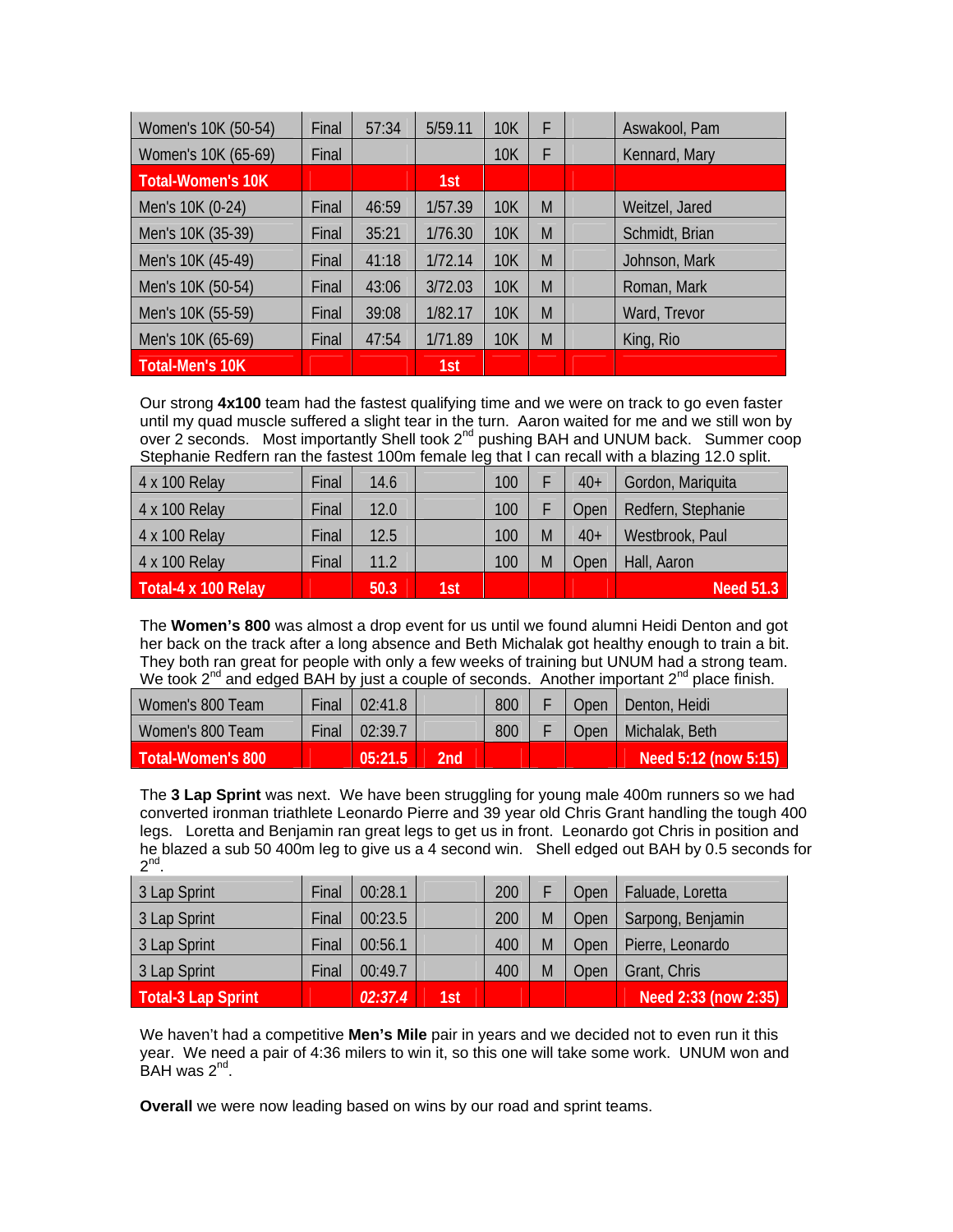Next was the **4x200**. A solid team effort led to 0.5 second margin of victory over UNUM. On the 3<sup>rd</sup> leg BAH, UNUM, and TI were running dead even when Tara passed the UNUM girl and was closing on BAH. The BAH girl slipped and fell as Tara moved past her. Lane 1 was in poor shape. Russ also ran an excellent 50 year old time.



Tara moving past UNUM and pulling up on BAH in the 4x200

| 4 x 200 Relay       | Final | 00:26.7 |     | 200 | M | Open | DeLaCruz, Joe     |
|---------------------|-------|---------|-----|-----|---|------|-------------------|
| 4 x 200 Relay       | Final | 00:26.9 |     | 200 | M | Open | Haschke, Russ     |
| 4 x 200 Relay       | Final | 00:29.2 |     | 200 |   | Open | Larzelere, Tara   |
| 4 x 200 Relay       | Final | 00:24.7 |     | 200 | M | Open | Sarpong, Benjamin |
| Total-4 x 200 Relay |       | 01:47.5 | 1st |     |   |      | <b>Need 1:48</b>  |

Next was the **Senior's Relay**, which we have dominated. This year was no different. Rio King, subbing for the injured Tony Deatherage, ran a great 32.5 opening 200m leg. Russ was capable of a low 60 anchor, but had such a lead he cruised a 75 and we still won by 9 seconds. I had tapped Russ the night before to move into the Master's after I saw an unexpectedly strong BAH prelim team. That team decision put Mark Johnson in the 10K (which secured that win) and kept Luke in the Submaster's Sprint which we thought we might win.

| Senior's Relay       | Final | 00:32.5 |     | 200 | M | $60+$ | King, Rio        |
|----------------------|-------|---------|-----|-----|---|-------|------------------|
| Senior's Relay       | Final | 01:06.3 |     | 400 | M | $50+$ | McGehee, John    |
| Senior's Relay       | Final | 00:35.4 |     | 200 |   | $50+$ | Walker, Sheila   |
| Senior's Relay       | Final | 01:46.4 |     | 600 | M | $50+$ | Wade, Dennis     |
| Senior's Relay       | Final | 01:15.4 |     | 400 | M | $50+$ | Haschke, Russ    |
| Total-Senior's Relay |       | 05:16.0 | 1st |     |   |       | <b>Need 5:14</b> |

We had a good lineup for the **Women's Relay**, but the opening 800m legs were very strong. UNUM got out well in front. Robin was putting on a charge when her hamstring cramped on the home stretch. She got Stephanie the baton about 16 seconds back. She blasted a 63.7 400m leg but had too much distance to make up and we took  $2^{nd}$ .

| Women's Relay       | Final | 02:43.7 |     | 800 | $40+$ | Denton, Heidi        |
|---------------------|-------|---------|-----|-----|-------|----------------------|
| Women's Relay       | Final | 01:11.6 |     | 400 | )pen  | Toliver, Robin       |
| Women's Relay       | Final | 01:03.7 |     | 400 | Open  | Redfern, Stephanie   |
| Total-Women's Relay |       | 04:59.0 | 2nd |     |       | Need 5:00 (now 4:52) |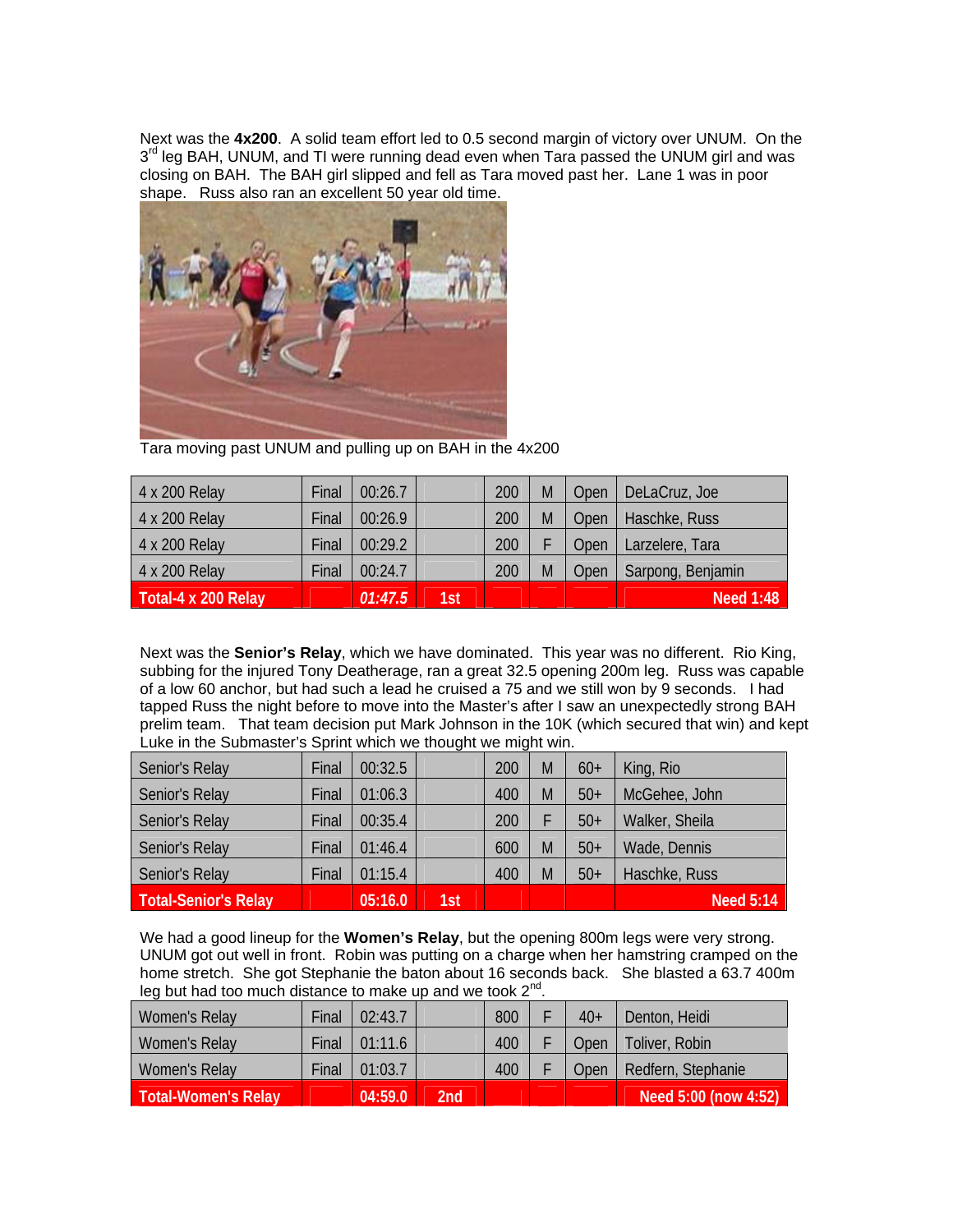**OVERALL** - At this point the count of 1<sup>st</sup> places stood at:  $TI - 7$ UNUM  $-4$  $BAH - 3$ 

However, BAH is strong in the Pyramid, Sprint Relay, and showed a very strong team in the Masters Relay. The Throw's and Jump's were still unknown so the meet was far from over.

Next came the **Submaster's Sprint**. Juanita and Todd got us out to a great start and Greg Gordon left it all on the track (including himself after the handoff) to get Luke in front. Luke cruised to victory and it gave us our  $8<sup>th</sup>$  win. The title was not locked up, but was looking better. In hindsight we could have shifted Luke to the Master's and had Pedro anchor this race, but you don't know these things for sure until the race is over.

| <b>Submasters Sprint</b> | Final | 00:29.3 |     | 200 |   | $30+$ | DeLoach, Juanita  |
|--------------------------|-------|---------|-----|-----|---|-------|-------------------|
| <b>Submasters Sprint</b> | Final | 00:25.1 |     | 200 | M | 35/30 | Fortenberry, Todd |
| <b>Submasters Sprint</b> | Final | 00:55.4 |     | 400 | M | 35/30 | Gordon, Greg      |
| <b>Submasters Sprint</b> | Final | 02:08.3 |     | 800 | M | 30/35 | Luo, Luke         |
| Total-Submast Sprint     |       | 03:58.1 | 1st |     |   |       | <b>Need 4:02</b>  |

We have done well in the **President's Relay** but Hans Stork sustained an injury a few weeks ago, Brian Bonner couldn't make it, and Pat Bosshart was behind in training due to an early season injury. We ran 2 females and 1 male against all male teams. Heidi got us off to a good start and Mariquita ran a nice 400. Pat got the baton way back, but gave one of the best performances of the day. He just kept digging and passed the BAH runner on the back stretch on the second lap of his 800. He took the UNUM guy just before the turn and looked like he might win it. Unfortunately, the UNUM guy used his early lead to rest and kicked on the stretch to take the win. Pat ran a great time and was a great example of the heart and courage that every team member showed all day.

| Presidents Relay        | Final | 00:34.7 |     | 200 | M/F | $30+$ | Nagel, Heidi           |
|-------------------------|-------|---------|-----|-----|-----|-------|------------------------|
| Presidents Relay        | Final | 01:12.9 |     | 400 | M/F | $30+$ | Gordon, Mariquita      |
| <b>Presidents Relay</b> | Final | 02:35.9 |     | 800 | M/F | $30+$ | Bosshart, Pat          |
| Total-Presidents Relay  |       | 04:23.5 | 2nd |     |     |       | Need $4:20$ ? $(4:17)$ |

We are short on young male middle distance runners and cobbled together a **Pyramid Team**. BAH won it. Rookie Scott Smith came off a hamstring injury and got to run and Tara showed me I should have put her in the Women's Relay 400 leg – this is why it's important to submit those qualifying times so we can get the right people in the right place.

| Pyramid Relay              | Final | 01:07.3 |     | 400  |   | Open | Larzelere, Tara    |
|----------------------------|-------|---------|-----|------|---|------|--------------------|
| Pyramid Relay              | Final | 02:31.2 |     | 800  | M | Open | Smith, Scott       |
| Pyramid Relay              | Final | 03:39.9 |     | 1200 | M | Open | Jara, Pedro        |
| Pyramid Relay              | Final | 02:30.9 |     | 800  | M | Open | Weitzel, Jared     |
| Pyramid Relay              | Final | 01:08.7 |     | 400  |   | Open | Redfern, Stephanie |
| <b>Total-Pyramid Relay</b> |       | 10:59   | 4th |      |   |      | <b>Need 9:55</b>   |

About this point we found the results of the **Throws**. Lonnie and Chuck did very well, but BAH won that and were making a run.

| eam<br>$  -$<br>Jiscus<br><b>nrow</b> | $-$ .<br>-inal | 46. | $J/\sqrt{Q''}$ | $\sim$<br>licr<br>טנוע | Μ | anv | .onnie<br>_ewis |
|---------------------------------------|----------------|-----|----------------|------------------------|---|-----|-----------------|
|                                       |                |     |                |                        |   |     |                 |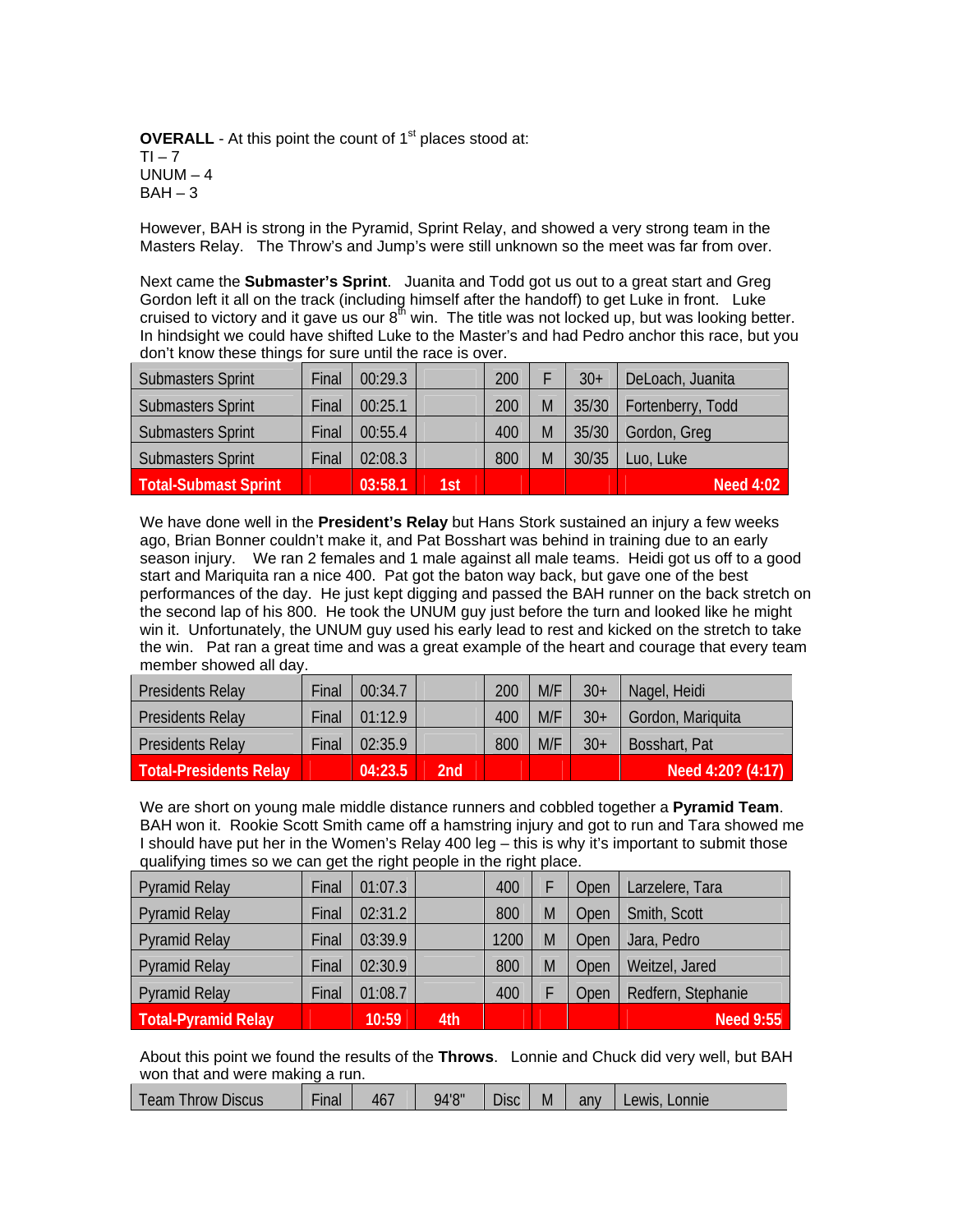| Team Throw Discus         | Final | 472  | 95'8"           | <b>Disc</b> | M | any | Tolsma, Chuck |
|---------------------------|-------|------|-----------------|-------------|---|-----|---------------|
| <b>Team Throw Shotput</b> | Final | 674  | 36'9"           | Shot        | M | any | Lewis, Lonnie |
| <b>Team Throw Shotput</b> | Final | 587  | 32'             | Shot        | M | any | Tolsma, Chuck |
| <b>Total-Team Throw</b>   |       | 2200 | 2 <sub>nd</sub> |             |   |     | Need 2300 pts |

The 1<sup>st</sup> place **overall** count was now:  $T1 - 8$  $BAH - 5$  $UNUM - 5$ 

With only 3 events to go those  $2^{nd}$  place finishes came into play. Each team drops their lowest 5 scores and both UNUM and BAH both had more than 5 finishes at  $3<sup>rd</sup>$  or worse. We only had 3. That meant that if one of them tied us in  $1<sup>st</sup>$  places we would still win based on  $2<sup>nd</sup>$  place finishes. We just needed to finish  $2^{nd}$  or better in one of the final 3 events to take our  $8^{th}$  straight title. Sheri had been using her pencil and paper skills (along with an abacus) to figure that we were sitting well in the jumps, but the official results had not yet been posted.

BAH took the **Masters** by just over 1 second even though our team ran very well. No one has been within 30 seconds of us the past few years, but BAH brought a strong team. Next year we'll let some of our stronger Master's runners actually compete in their age group and remedy that. Great 200 by Beth and excellent performance this weekend by Claude in just his  $2^{nd}$  year of track. He held off Shell to take  $2^{nd}$ .

| <b>Masters Relay</b>       | Final | 02:29.8 |     | 800 | M | 40/50 | Hachke, Russ     |
|----------------------------|-------|---------|-----|-----|---|-------|------------------|
| <b>Masters Relay</b>       | Final | 01:00.3 |     | 400 | M | 40/50 | Wight, Randy     |
| <b>Masters Relay</b>       | Final | 02:21.9 |     | 800 | M | 40/50 | Iles, Robert     |
| <b>Masters Relay</b>       | Final | 00:31.2 |     | 200 |   | $40+$ | Shockley, Beth   |
| <b>Masters Relay</b>       | Final | 00:27.4 |     | 200 | M | 50/40 | Cirba, Claude    |
| <b>Total-Masters Relay</b> |       | 06:50.6 | 2nd |     |   |       | Need 7:00 (6:45) |

We were still waiting on the jump results and we lined up the **Sprint Relay**. The women got us of to a great start and Leonardo fought through a tough final stretch. Grant busted a great 49.5 400m to get us in the race and Joe put us in front. Unfortunately the anchor for BAH caught us and we took  $2^{nd}$ .

| <b>Sprint Relay</b>       | Final | 00:29.7 |     | 200 |   | $30+$ | DeLoach, Juanita  |
|---------------------------|-------|---------|-----|-----|---|-------|-------------------|
| <b>Sprint Relay</b>       | Final | 00:27.9 |     | 200 |   | Open  | Falluade, Loretta |
| <b>Sprint Relay</b>       | Final | 00:58.1 |     | 400 | M | Open  | Pierre, Leonardo  |
| <b>Sprint Relay</b>       | Final | 00:49.5 |     | 400 | M | Open  | Grant, Chris      |
| <b>Sprint Relay</b>       | Final | 00:25.9 |     | 200 | M | $40+$ | DeLaCruz, Joe     |
| <b>Sprint Relay</b>       | Final | 00:25.0 |     | 200 | M | Open  | Yancy, Arthur     |
| <b>Total-Sprint Relay</b> |       | 03:36.1 | 2nd |     |   |       | Need 3:35         |

About this point we learned that we had won the **Jumps** which definitely secured the title. You can jump 3 folks and the top 2 scores count. Turns out we had the 3 best jumpers of the day. Sheri and Aaron won, but Sheri and rookie Jarvis would have won too. Jarvis is a great story. He came out late and was making progress but didn't make the team. He kept coming out to practice even after the announcement and when a late ticket opened up he was selected. Just a couple of weeks after not making the cut he stood proudly on the stand with a gold medal around his neck. There is a lesson here for everyone on our team list – persistence can pay off.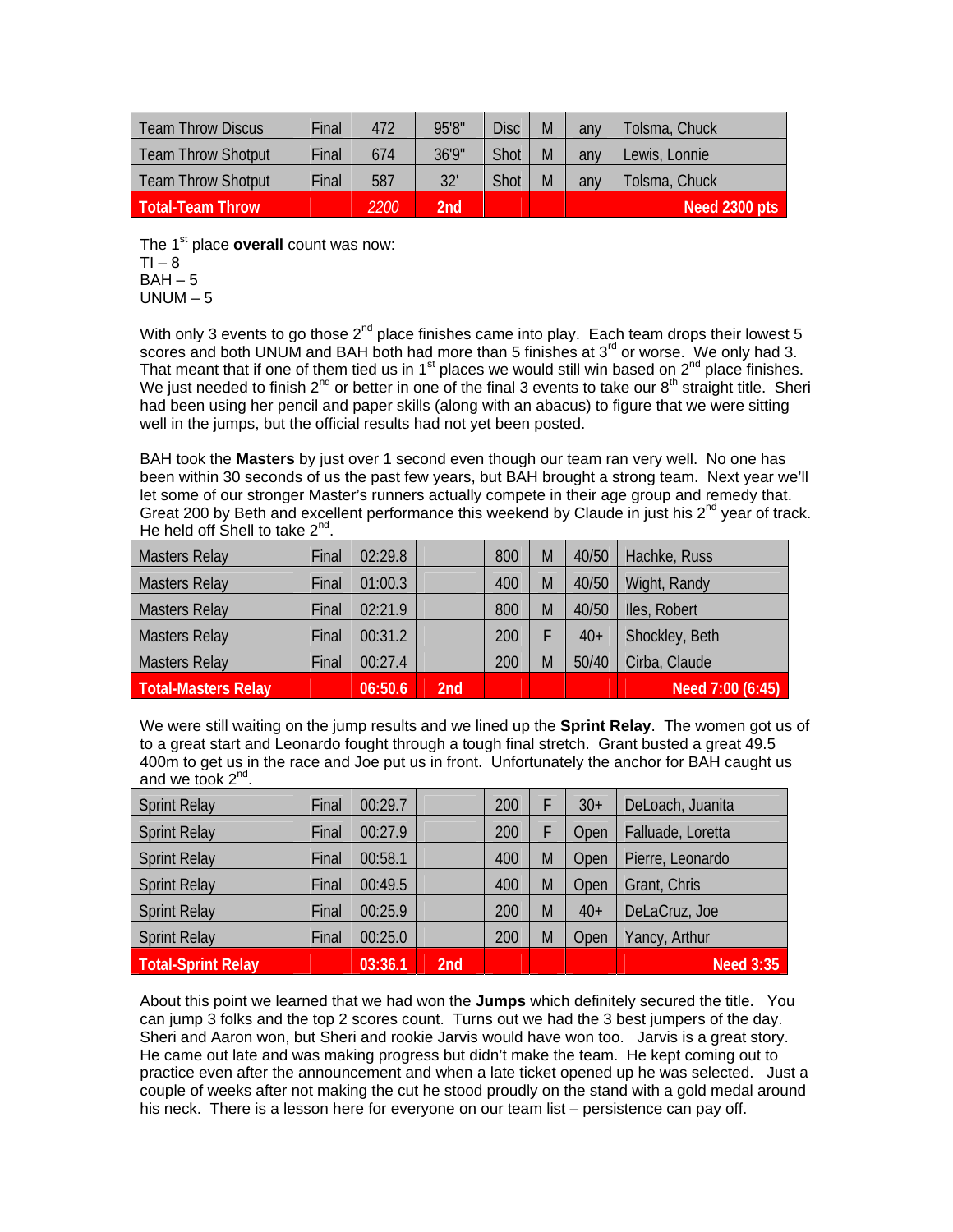| Team Jump (High)       | Final | 727  | 5'4''     | HJ | M | any | Hall, Aaron      |  |
|------------------------|-------|------|-----------|----|---|-----|------------------|--|
| Team Jump (High)       | Final | 774  | 4'        | HJ | M | any | Phillips, Sheri  |  |
| Team Jump (High)       | Final | 695  | 5'4''     | HJ | M | any | Leverson, Jarvis |  |
| Team Jump (Long)       | Final | 723  | 19'10.75" | IJ | M | any | Hall, Aaron      |  |
| Team Jump (Long)       | Final | 796  | 13'4"     |    | M | any | Phillips, Sheri  |  |
| Team Jump (Long)       | Final | 692  | 20'2.5"   |    | M | any | Leverson, Jarvis |  |
| <b>Total-Team Jump</b> |       | 3020 | 1st       |    |   |     | Need 2950 pts    |  |

## **OVERALL**

We won our  $8<sup>th</sup>$  consecutive national championship. The formula for success is simple to write, but difficult to execute:

1. Recruiting - get people out to the track to give it a try.

2. Coaching - We have an outstanding coach in Rio and people like Tony who work hard and lead by example.

3. Strategy – Brian Schmidt and I spent many hours of planning to put the right people in the right event (the matrix). As Benjamin said this year "We believe in the power of the matrix." Usually we guess perfectly, but we got caught in a couple of events this year, which meant we needed the last item.

4. Heart – This is a team that refuses to lose. Since our breakthrough win in 2000 I have seen people step up year after year to make a difference. And everyone counts -prelim runners, 2<sup>nd</sup> place finishers, etc. It all goes toward assuring the overall team victory.

| <b>EVENT</b>              | TI             | <b>UNUM</b>             | <b>BAH</b>     | <b>Shell</b>   | T       | <b>UNUM</b> | <b>BAH</b> | <b>Shell</b> |
|---------------------------|----------------|-------------------------|----------------|----------------|---------|-------------|------------|--------------|
| <b>MEN'S 5K</b>           | $\overline{2}$ | 3                       | 1              | 4              | 8       | 10          | 5          | 14           |
| <b>WOMEN'S 5K</b>         | 1              | $\overline{2}$          | 3              |                | 4       | 5           | 6          |              |
| <b>SUB-MASTERS</b>        |                |                         |                |                |         |             |            |              |
| <b>DISTANCE</b>           | $\overline{2}$ | 1                       | 3              | 4              | 11:40.2 | 11:25.0     | 11:47.9    | 13:51.8      |
| <b>EXECUTIVE RELAY</b>    | $\overline{2}$ | 3                       | 1              |                | 11:26.6 | 14:27.3     | 11:21.3    |              |
| <b>DISTANCE RELAY</b>     | 3              | $\overline{2}$          | 1              | 4              | 28:36.2 | 28:14.2     | 27:47.4    | 29:30.1      |
| <b>MEN'S 10K</b>          | 1              | 3                       | $\overline{2}$ |                | 5       | 9           | 6          |              |
| WOMEN'S 10K               | 1              | $\overline{2}$          | 3              |                | 4       | 5           | 6          |              |
| 4X100 METER RELAY         | 1              | $\overline{\mathbf{4}}$ | 3              | 2 <sup>1</sup> | 50.3    | 56.2        | 55         | 52.4         |
| <b>WOMEN'S 800M</b>       | $\overline{2}$ | 1                       | 3              |                | 05:21.5 | 05:17.1     | 05:23.7    |              |
| <b>THREE-LAP SPRINT</b>   | $\overline{1}$ | 4                       | 3              | $\overline{2}$ | 02:37.4 | 03:13.9     | 02:41.6    | 02:41.1      |
| <b>MENS MILE</b>          |                | 1                       | $\overline{2}$ | 3              |         | 09:12.3     | 09:33.5    | 09:38.3      |
| 800 METER RELAY           |                |                         |                |                |         |             |            |              |
| 4x200                     | $\overline{1}$ | $\overline{2}$          | 3              | 4              | 01:47.5 | 01:48.0     | 01:54.7    | 01:55.5      |
| <b>SENIORS' RELAY</b>     | 1              | 3                       | $\overline{2}$ |                | 05:16.0 | 06:25.5     | 05:25.2    |              |
| <b>WOMEN'S RELAY</b>      | $\overline{2}$ | 1                       | 3              | 4              | 04:59.0 | 04:52.8     | 05:23.7    | 05:38.9      |
| <b>SUB-MASTERS SPRINT</b> | 1              | 3                       | $\overline{2}$ |                | 03:58.1 | 04:32.4     | 04:10.6    |              |
| <b>PRESIDENTS' RELAY</b>  | $\overline{2}$ | 1                       | 3              |                | 04:23.5 | 04:18.5     | 04:31.7    |              |
| <b>PYRAMID</b>            | 4              | $\overline{2}$          | 1              | 3              | 10:59.1 | 10:13.1     | 10:02.1    | 10:16.8      |
| <b>MASTERS RELAY</b>      | $\overline{2}$ | $\overline{4}$          | 1              | 3              | 06:50.6 | 08:07.2     | 06:49.2    | 06:51.8      |
| <b>SPRINT RELAY</b>       | $\overline{2}$ | 4                       | 1              | 3              | 03:36.1 | 04:07.3     | 03:35.4    | 03:57.4      |
| <b>TEAM THROW</b>         | $\overline{2}$ | 3                       | 1              | 4              | 2200    | 2154        | 2341       | 2070         |
| <b>TEAM JUMP</b>          | 1              | $\overline{2}$          | 4              | 3              | 3020    | 2932        | 2573       | 2858         |
| 1st                       | 9              | 5                       | $\overline{7}$ | $\Omega$       |         |             |            |              |
| 2nd                       | 9              | 6                       | 4              | $\overline{2}$ |         |             |            |              |
| 3rd                       | 1              | 6                       | 9              | 5              |         |             |            |              |